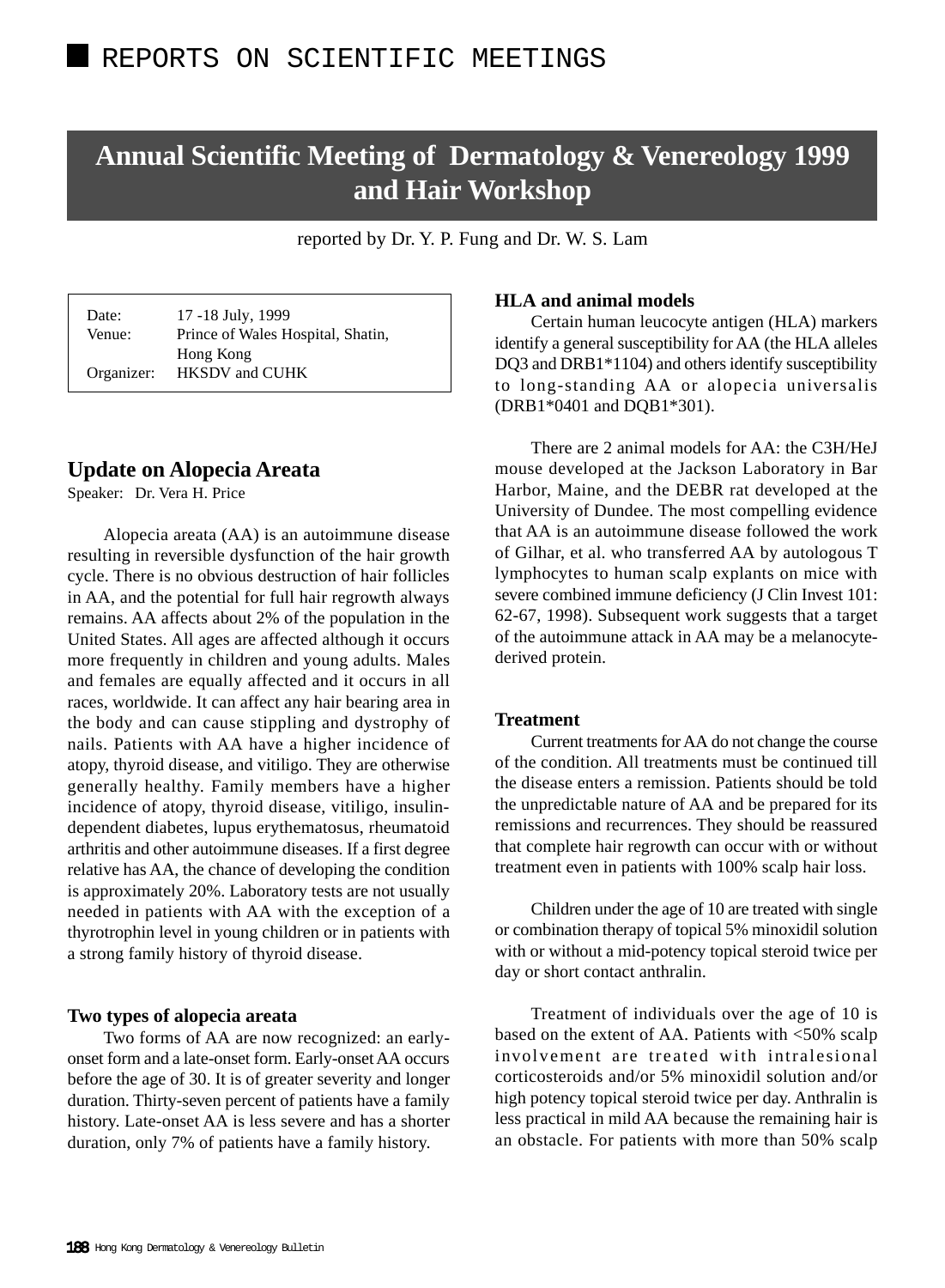involvement, a scalp prosthesis should be offered. Topical immunotherapy with dinitrochlorobenzene (DNCB), squaric acid dibutyl ester (SADBE), or diphenylcyclopropenone (DPCP) for at least 24 weeks should be considered. One side of the scalp is treated first in order to establish definitive response. If successful, the opposite side of the scalp is also treated. Side effects include lymphadenopathy of the neck and behind the ears, allergic contact dermatitis on the scalp, severe blistering and auto-eczematization. Pigment changes such as hyperpigmentation, hypopigmentation, a combination of both ("dyschromia in confetti") and vitiligo may also occur. Extreme caution should be exercised when treating patients with darker skin. Forty to sixty percent success rates have been reported in severe AA. Patients with alopecia totalis and universalis have a lower successful response (25%). Refractory patches can be injected with intralesional corticosteroids. Alternative modalities include 5% minoxidil solution, with or without high potency topical corticosteroids or short contact anthralin therapy for at least 6 months. Initial response usually takes 12 weeks.

Because of potential side-effects, systemic prednisolone should only be used in special circumstances. For active disease of greater than 50% scalp involvement, one treatment regime is to use 40mg prednisolone per day for one week then one week of 30mg prednisolone per day followed by tapering doses over 4 weeks. For active but less extensive AA, 20mg prednisolone per day or every other day may help to slow the activity while using intralesional corticosteroids every 4 weeks or 5% minoxidil solution twice daily. With long-term use, an every other day regimen tapering slowly by 1mg is recommended.

*Learning points:*

*Topical immunotherapy is reserved for severe long standing alopecia areata. Considerable experience is required for its administration and extreme caution should be exercised when treating patients with darker skin.*

# **Scarring Alopecias: Trichologic Emergencies**

Speaker: Dr. Jerry Shapiro

#### **Introduction**

Scarring alopecia is characterized by destruction of hair follicles, leading to permanent hair loss. The follicular stem cells are located in the 'bulge' area, where the arrector pili muscle inserts just below the sebaceous gland. The hair follicles can be saved from irreversible damage if peri-bulge inflammatory infiltrate can be controlled. All scarring alopecia can thus be regarded as trichologic emergencies.

#### **Classification of scarring alopecia**

Scarring alopecia can be classified by clinical or pathological criteria. The former rests on the presence of inflammatory lesions (Figure 1) and the latter by the nature of primary infiltrate. The pathological classification has important bearing on treatment. Biopsy site selection is crucial in this aspect. Site representative of clinical manifestation and active disease should be chosen, for example, primary lesion at the edge, but not secondary changes like excoriations.

#### *Lymphocyte-mediated scarring alopecias*

The lymphocyte-mediated scarring alopecias are mainly discoid lupus erythematosus (DLE), lichen planopilaris and pseudopelade. Both DLE and lichen planopilaris have inflammation and follicular hyperkeratosis clinically. The hyperkeratosis is centrally located in DLE and peripherally located in lichen planopilaris. Pseudopelade is non-inflammatory and there is no follicular hyperkeratosis. Pathologically DLE shows vacuolar degeneration, perivascular and periadnexal infiltrate and an increase in dermal mucin. Direct immunofluorescence demonstrates C3 and IgG at the dermo-epidermal junction. Lichen planopilaris shows a band-like lichenoid lymphocytic infiltrate. Pseudopelade may show a minimal infiltrate at the level of the follicular infundibulum without interface alternation in the early stage but no infiltrate in the late lesion. Direct immunofluorescence is negative.

#### *Neutrophil-mediated scarring alopecias*

The neutrophil-mediated scarring alopecias mainly include folliculitis decalvans and dissecting cellulitis. Folliculitis decalvans is characterized by irregular- to oval-shaped patches of alopecia with pustules present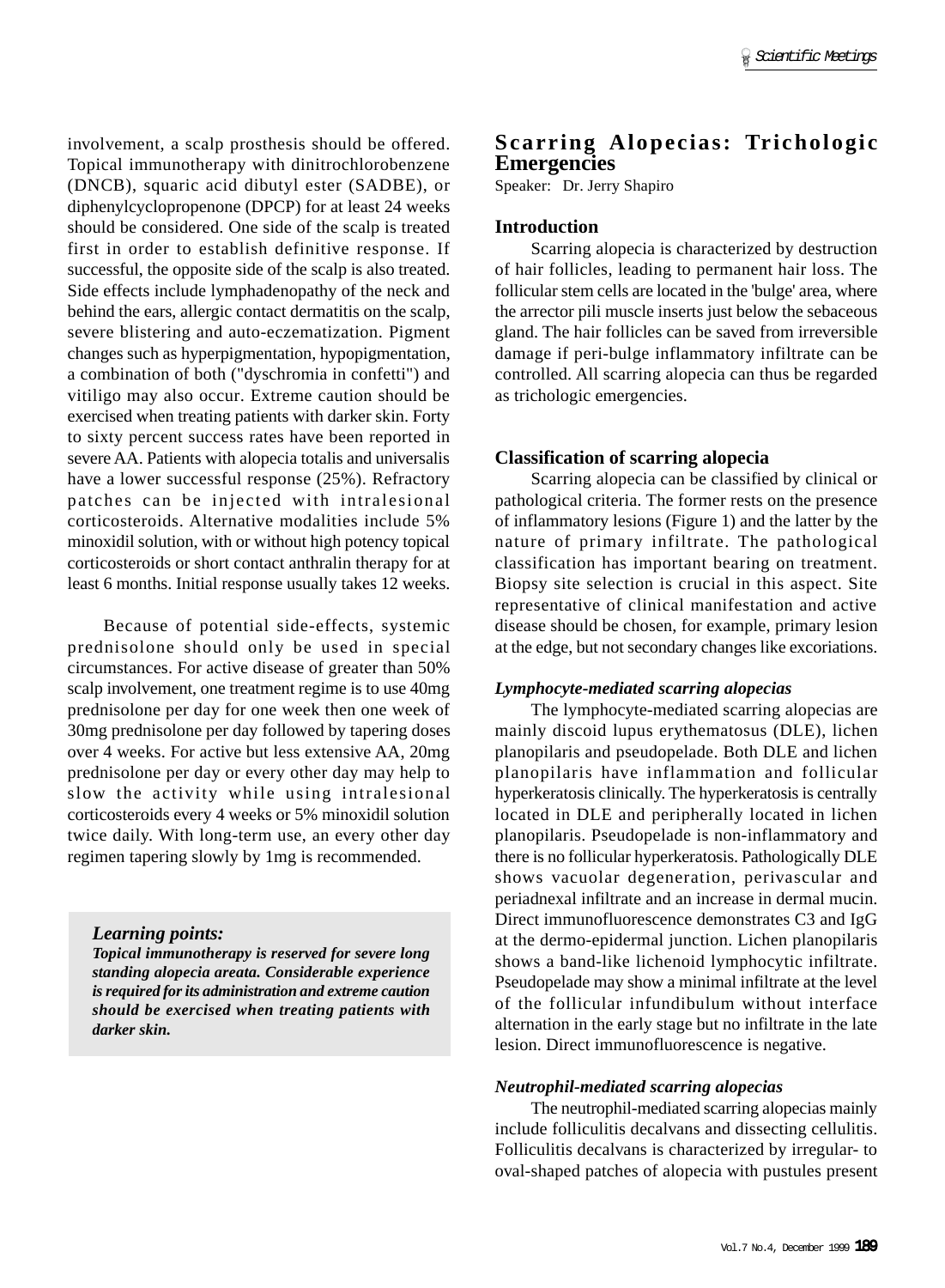

**Figure 1. A simplified clinical classification of scarring alopecia**

at the peripheral advancing edge. Tufted folliculitis is common. Dissecting cellulitis shows numerous interconnected deep-seated fluctuant abscesses and sinus tracts with overlying crusts and pustules. Pathologically there is infundibular destruction with a neutrophilic infiltrate.

# **Management of scarring alopecia**

The goals of management in scarring alopecia are three folds: to arrest the disease process, decrease perifollicular inflammation and prevent further fibrous replacement of follicles. Treatment depends on the nature of infiltrate: lymphocytic or neutrophilic.

## *Lymphocyte-mediated scarring alopecias*

For lymphocyte-mediated scarring alopecia with less than 10% scalp involvement, monthly intralesional corticosteroid injection to active edge and superpotent topical corticosteroid therapy can be given. If the lesions do not improve within 8 weeks, antimalarial like hydroxychloroquine can be added for at least 6 months. If the lesions are very rapidly progressive, inflamed and symptomatic, a course of prednisone 1mg/kg/day, tapering over 2 months may be considered.

If scalp involvement is more than 10%, one can give intralesional corticosteroid injection, together with superpotent topical corticosteroid and

hydroxychloroquine for at least 6 months. If the lesions are very rapidly progressive, inflamed and symptomatic, one should consider a course of systemic corticosteroid for 8 to 12 weeks. If the patient does not respond after 6 months, the following can be considered: isotretinoin, dapsone and thalidomide. Surgical procedures like hair transplantation and scalp reduction are possible but the lesions should be inactive or burnt-out for at least 2 years. Wearing a hairpiece may be an option for some patients.

## *Neutrophil-mediated scarring alopecias*

Oral antibiotics like cloxacillin, cephalexin, minocycline, erythromycin, etc. are often given initially. Isotretinoin may be necessary for dissecting cellulitis.

In conclusion, the following are important for the management of scarring alopecia: accurate diagnosis with clinical and histopathologic assessment, aggressive treatment if the disease is extensive, and a multimodality approach.

# *Learning points:*

*Scarring alopecias are truly trichologic emergencies and should be treated as such. Clinical and histopathologic assessment are essential to guide the management.*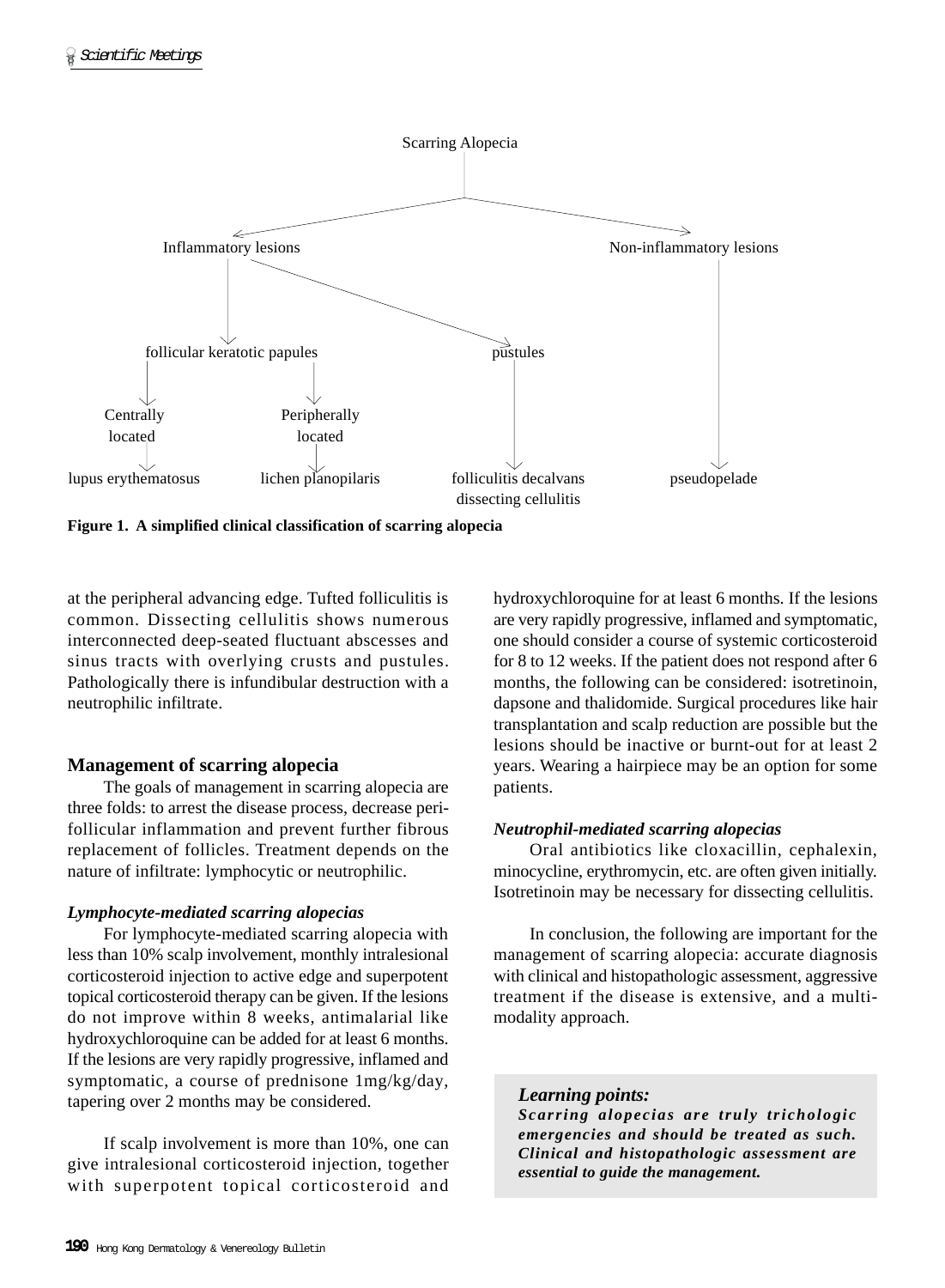# **Recent Advances in Contact Dermatitis**

Speaker: Prof. C. L. Goh

### **Irritant contact dermatitis**

Despite being the commonest form of contact dermatitis, there are few publications on the epidemiology and mechanism of irritant contact dermatitis (ICD). Manifestation of this multi-factorial disease depends on an individual's susceptibility and exposure to various irritants. Unlike allergic contact dermatitis (ACD), there is no diagnostic model and ICD is usually a diagnosis of exclusion. The molecular biology of ICD has been studied recently. It has been shown that rather than a pure physical injury, ICD is an immunological reaction resulting from an interplay of cellular cytokines released from damaged keratinocytes. Various cytokines including ICAM-1, TNF-α, IL-6, IL-1β, G-CSF have been identified. Studies comparing the histochemistry of ICD and ACD showed that their cytokine profiles were almost identical, suggesting that they may have similar pathways of manifestation. TNF- $\alpha$  in particular, plays an important role in the development of ICD by inducing ICAM-1 expression. Studies have shown that individuals with genetic predisposition for TNF- $\alpha$  expression have a lower threshold for developing ICD. The gene for TNF- $\alpha$ expression has also been identified recently. It may become an identifiable "risk factor" for ICD in preemployment examination and counseling. Though it is postulated that individuals with high trans-epidermal water loss are more susceptible to develop ICD, repeated studies have shown that it is a poor indicator.

## **Allergic contact dermatitis**

The afferent and efferent pathways for ACD are well known. Various cytokines particularly TNF-α, are released from keratinocytes. These are responsible for facilitating the passage of Langerhans cells through the basement membrane and their migration to local lymph nodes where sensitization of T-lymphocytes occurs. Molecular research are now underway to find ways to block Langerhans cell migration into the lymphatic system from which new treatment for ACD may be developed.

## **Patch test**

Most have adopted the practice described by the International Contact Dermatitis Group by occluding for 48 hours and read at 96 hours. However, the optimal

occlusion duration for patch test and the optimal time for patch test reading are still controversial. In hot tropical countries it is impossible to occlude patient for 48 hours, as perspiration causes the test patch to fall off. Studies have shown a concordance of 80% to 90% when comparing occlusion interval of 24 and 48 hours, thus it is agreed that a minimal of 24 hours of occlusion (preferably 48 hours) is required. Reading at 48, 72 hours and 96 hours will allow most true allergic contact dermatitis reactions to be identified. Reading at day 7 is necessary for certain allergens such as neomycin and corticosteroid. If not read at day 7, the chance of getting a false negative result is between 15-30%.

In patients with drug eruption, patch testing with the suspected agent is a simple way to confirm true drug allergy, though the yield is only about 25%. A positive test however, is particularly helpful for identifying the culprit in cases of polypharmacy thus sparing the need for provocation tests. A negative test does not however exclude drug eruption as the drug metabolite may not be available for patch testing and that the penetration of the tested agent may not be sufficient.

## **Fragrance allergy**

Both Larsen's mix and balsum of Peru have been used as markers for fragrance allergy. Over the last few years the proportion of patients with synthetic aldehyde allergy has declined as the manufacturer have scaled down its use. Musk ambrette which caused photodermatitis has also been removed by most fragrance industry. The prevalence of fragrance allergy is about 8% in Singapore. A recent study has revealed that Asians are more likely to react to benzyl salicylate while westerners to isoeugenol and oak moss absolute. It is therefore appropriate when patch testing Asians to expand beyond the normal standardized fragrance series adding other exotic sensitizers.

## **Rubber latex allergy**

The rising incidence of rubber latex allergy is probably due to the increased use of rubber gloves as a result of the HIV/AIDS epidemic. It is a form of type I hypersensitivity reaction and presentation varies from localized contact urticaria to generalized urticaria, angioedema or anaphylaxis. It can also present as allergic rhinitis, allergic conjuctivitis and asthma as the glove powder carries the latex protein. Subjects who are at risk include hospital workers (up to 15% in one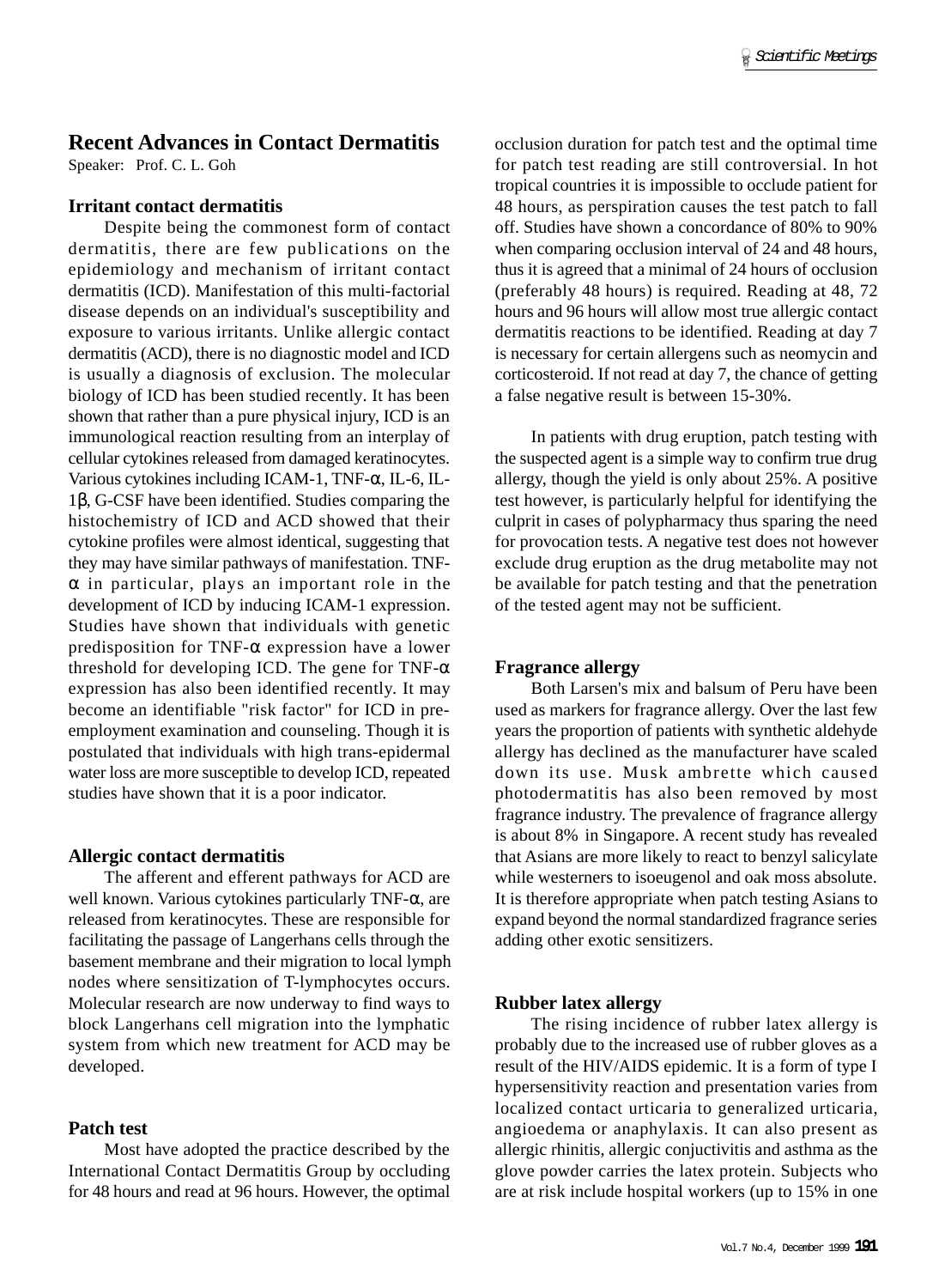Finnish study), patients undergoing multiple surgery, those with atopic eczema and hand eczema and those with mucosal exposure. In glove users, contact urticaria can be caused by either the rubber latex protein or the corn starch. This can be distinguished by prick tests. Powder free gloves can reduce the risk of rubber latex allergy but they are more expensive. Diagnosis of rubber latex allergy requires a high index of suspicion. A careful and thorough history is the cornerstone. When prick test facilities are unavailable, the simple "usage test" can be done. Patient is asked to wear the rubber gloves. If it is a positive test, patient will develop tingling and itch, and on removing the gloves after 15-30 minutes, active whealing at area of contact may be observed. Latex-specific IgE tests are available but the low specificity of these tests limits clinical usefulness. Prohevein (20KD) and hevein (4.7KD) are the two major sensitizers, both derived from the rubber tree Hevea brailiensis. They have been used in the RAST and prick tests. Many other proteins have also been identified by electrophoresis and all have potential to cause type I hypersensitivity reactions.

Most patients experience only local symptoms but up to 34% of patients with rubber latex contact urticaria also had systemic symptoms. Thus they should be advised to avoid latex exposure. Cross-reactivity to fruits including kiwi, banana, chestnuts, avocado should also be warned. This is due to the cross-allergenic protein prolifin.

## **Preservative allergy**

Preservatives are widely used in water-based products including cosmetics and toiletries. They generally cause more problems for the "leave-on" products e.g. foundation, and fragrance, rather than the "rinse-off" agents e.g. soap and shampoo, as the risk of sensitization is reduced due to the brief exposure time. Older allergens include chlorocresol, parabens and formaldehyde. Over the last two years a new preservative has been introduced: euxyl K 400 (with methyldibromoglutaronitrite {MDG} as the active ingredient). In a Dutch study, it is found in 30% of cosmetics and 66% of moisten-toilet tissues. Allergic contact dermatitis to euxyl K 400 has been reported and its addition to the standard patch test series should be considered.

# **Metal allergy**

Nickel is the commonest contact allergen in the world. It has been postulated that oral nickel can aggravate eczema of sensitized patients. Provocation study in patients with nickel allergy has now refuted this theory. Ingestion of more than 5mg of nickel per day is required for exacerbation to occur. Such a concentration is non-existent in normal diet. Thus nickel-free diet is unnecessary for patient with nickel allergy. In Denmark, regulation introduced in 1996 strictly limited the concentration of nickel in manufactured products. This has reportedly led to a drop in the reported incidence of nickel allergy.

Gold allergy is rare. A Swedish study showed that 8.6% of 832 patients patch tested with gold sodium thiosulphate gave positive reactions. Up to 10% of patients in Singapore patch tested also gave positive reactions. Patients generally are asymptomatic when wearing gold jewellery but when given systemic gold, for example, intramuscular gold for rheumatoid arthritis, severe allergic reaction such as baboon syndrome may develop. Patient with contact allergy to gold should therefore be advised accordingly.

#### *Learning points:*

- *Individuals with genetic predisposition for TNF*<sup>α</sup> *expression are more susceptible to develop ICD.*
- *The risk of rubber latex allergy can be reduced through the use of non-powdered, low protein latex and non-latex gloves.*
- *Euxyl K 400 found in many moisten-tissue is a new preservative responsible for many cases of allergic contact dermatitis.*
- *Nickel free diet is unnecessary for patients with nickel allergy.*